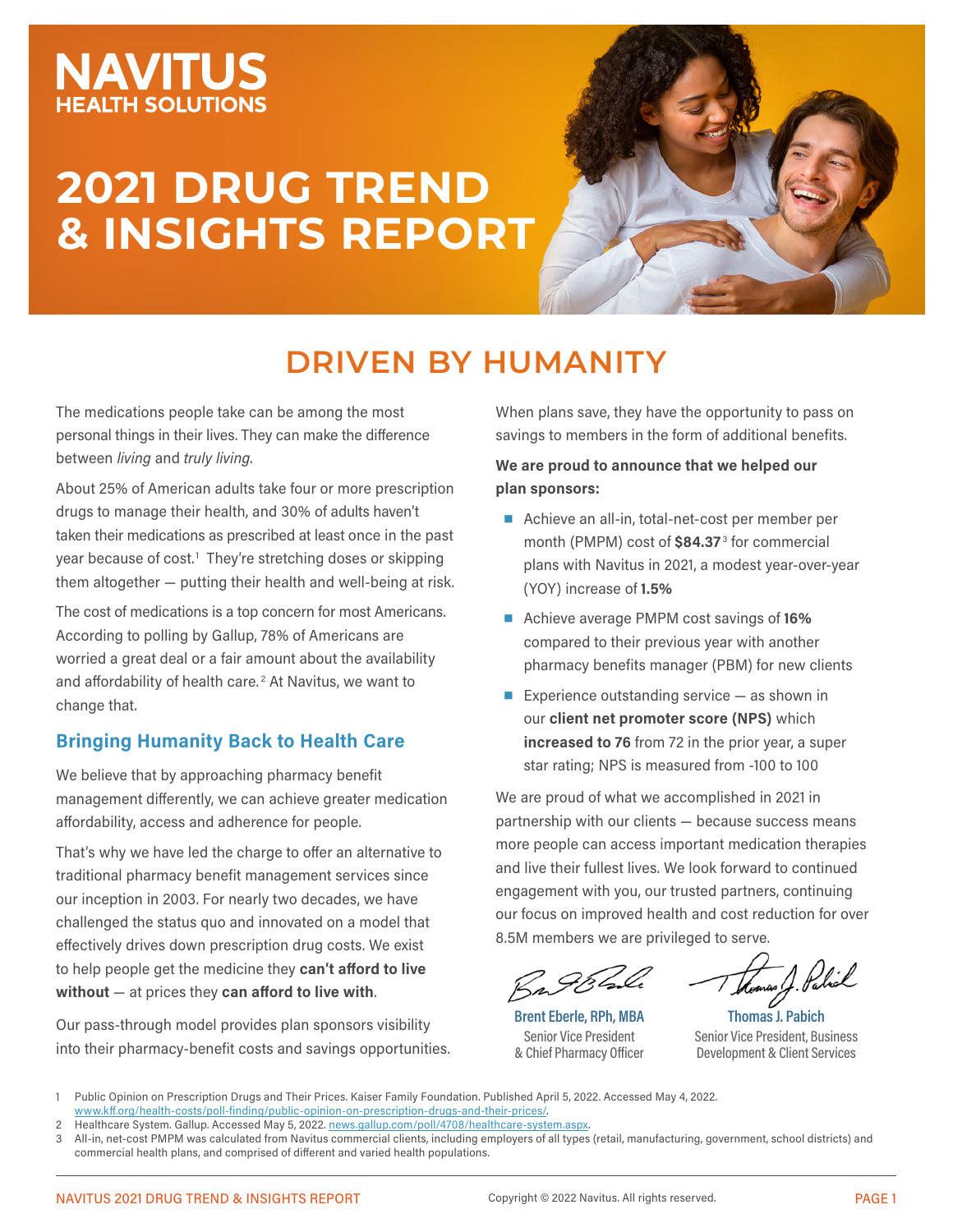# **CLIENT RESULTS**

## **NAVITUS CLIENTS REALIZE SIGNIFICANT SAVINGS**

When measuring client results, it's important to look at not just first-year savings, but also continued savings after year one. The following examples highlight how we help our clients find value year after year.

Additionally, Navitus has achieved significant results while minimizing member disruption, receiving high marks for member transitions post implementation. In our 2021 implementation satisfaction survey, clients responded that they were **100% satisfied, with 91% extremely/very satisfied.**

#### **One-Year Savings**

As a first-year, new client example, a health plan with more than 35,000 covered members realized a 9% reduction in PMPM cost in 2021 compared to the forecasted PMPM cost with its prior PBM. This amounted to nearly \$7M in first-year savings. These savings were driven by eliminating spread pricing and carefully managing the client's formulary.



#### ANNUALIZED

*Chart uses total-cost PMPM instead of total-net-cost PMPM as rebate numbers from previous PBM were not provided.*

#### **Two-Year Savings**

Beyond year one, data indicates that clients benefit from continued year-over-year savings.

A national employer group with more than 16,000 covered members realized savings of \$1.12M (\$5.80 PMPM) in year one and almost \$699K of additional savings in year two, compared to costs before Navitus based on a 3% forecasted trend.

Combined savings of almost \$1.8M were achieved for this national employer group through the Navitus model



TWO-YEAR TREND SAVINGS

*PMPM cost savings annualized for one year time period.*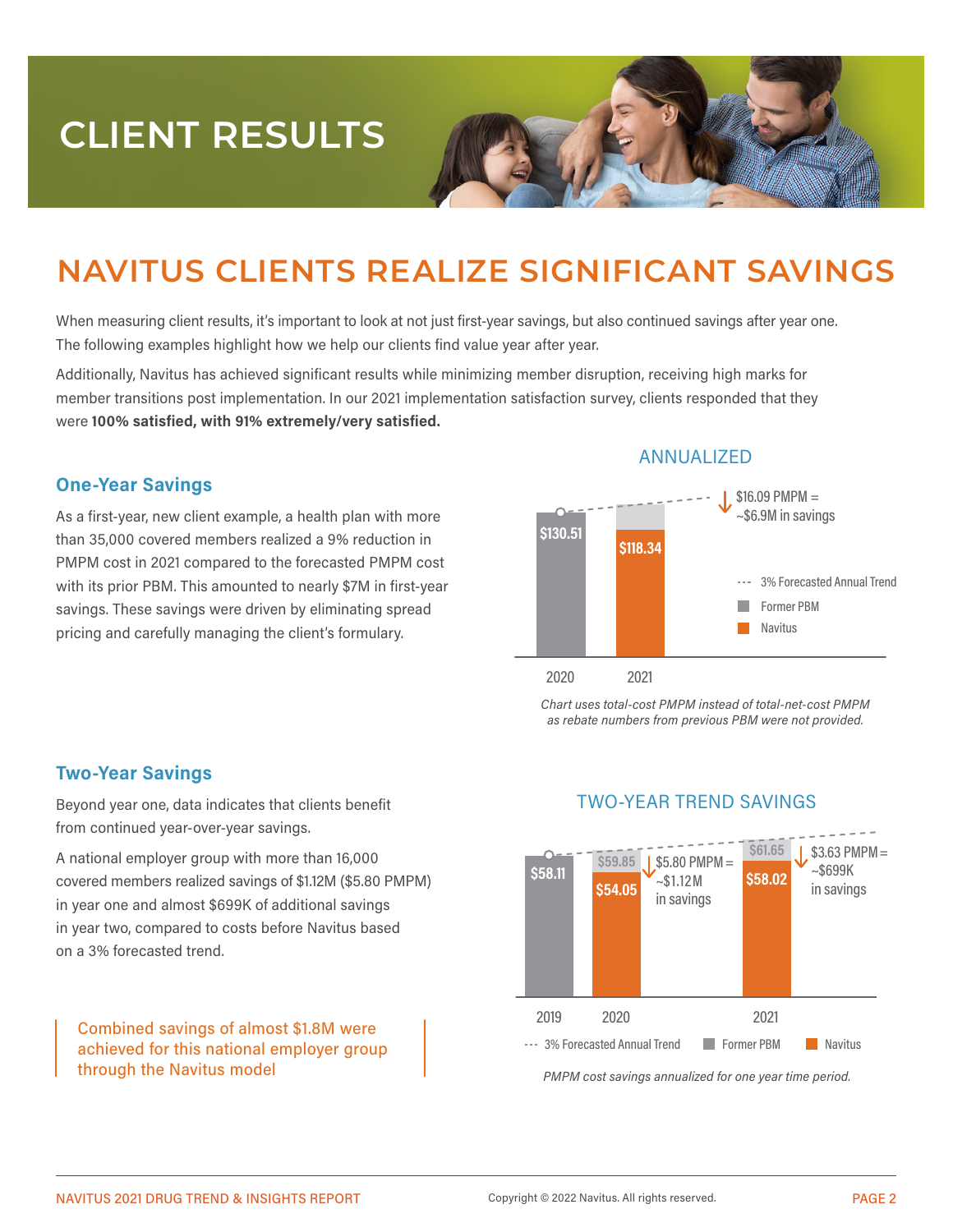#### **Six-Year Savings**

With incremental increases in cost expected year to year, can the savings continue? The answer is a resounding yes. In fact, some continue to see a **PMPM cost below their previous PBM even after six years with Navitus.**

Here are two examples:





## **Historical First-Year Savings for New Clients**

Navitus is committed to delivering consistent results. Over the last five years, new clients have realized first-year savings ranging from 16% to 25%.

| 2017 | 2018 | 2019 | 2020 | 2021 |
|------|------|------|------|------|
| 17%  | 16%  | 25%  | 18%  | 16%  |

*Data used for comparison varies by client mix for each year.*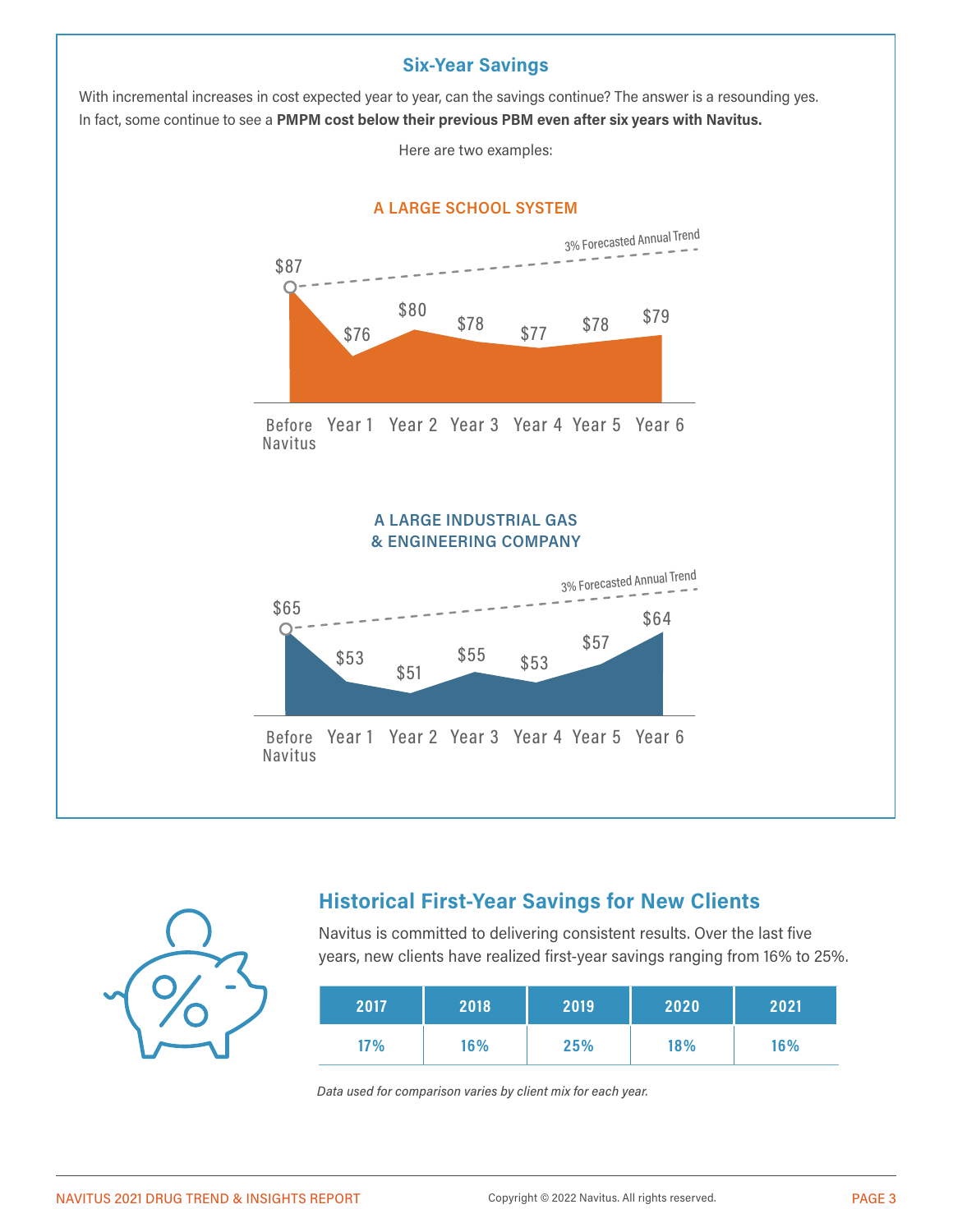# **2021 TRENDS**

## **KEY COMPONENTS OF TOTAL-NET-COST PMPM TREND**

The two key components of total-net-cost PMPM trend are:

- **Utilization** how much product members use, which can be influenced by how many members are taking a medication, how often they fill them and which prescriptions they choose to fill
- **Unit cost** what each medication costs, which can be impacted by inflation, network rates, rebates and which medications members use

#### **Overall Total-Net-Cost PMPM Trend = Utilization Trend + Unit Cost Trend**

#### **KEY OBSERVATIONS**

|                            |                |            | <b>Trend Components</b> |                  |  |
|----------------------------|----------------|------------|-------------------------|------------------|--|
|                            | 2021           | 2021 Trend | <b>Utilization</b>      | <b>Unit Cost</b> |  |
| <b>Total-Net-Cost PMPM</b> | <b>\$84.37</b> | 1.5%       | 1.3%                    | 0.2%             |  |
| Non-Specialty              | \$44.35        | $-0.9%$    | 1.3%                    | $-2.2%$          |  |
| Specialty                  | \$40.02        | 4.3%       | 9.1%                    | $-4.8%$          |  |

*Total trend and components are based on weighted averages.*

Net drug PMPM spend for our commercial clients increased by only 1.5% in 2021.

Plan sponsors saw their non-specialty drug spend decrease by 0.9% in 2021 despite an increase in utilization of 1.3% and manufacturer inflation of close to 4.6% on branded products. Navitus was able to offset these increases in spend through our 100% pass-through, lowest-net-cost approach to spend management, which resulted in a decrease of 2.2% in unit-cost trend for our clients.

Additionally, nearly half of overall drug spend was driven by specialty medications even though they represent less than 1% of utilization. Specialty spend increased by 4.3%, driven by a 9.1% increase in utilization of high-cost specialty products with expanded indications of use. By preferring lower-net-cost options, including significant new generic releases, and ensuring proper use of high-cost medications, Navitus was able to lower the unit-cost trend by 4.8% and ultimately keep specialty trend to 4.3%, which is the lowest it has been in recent years.

#### Thanks to our efforts in controlling costs, drug unit cost was up just 0.2% in 2021 compared to a 7.0% increase in the Consumer Price Index.<sup>4</sup>

Consumer Price Index: 2021 in review. U.S. Bureau of Labor Statistics. Published January 14, 2022. Accessed May 4, 2022. [www.bls.gov/opub/ted/2022/consumer](https://www.bls.gov/opub/ted/2022/consumer-price-index-2021-in-review.htm)[price-index-2021-in-review.htm](https://www.bls.gov/opub/ted/2022/consumer-price-index-2021-in-review.htm).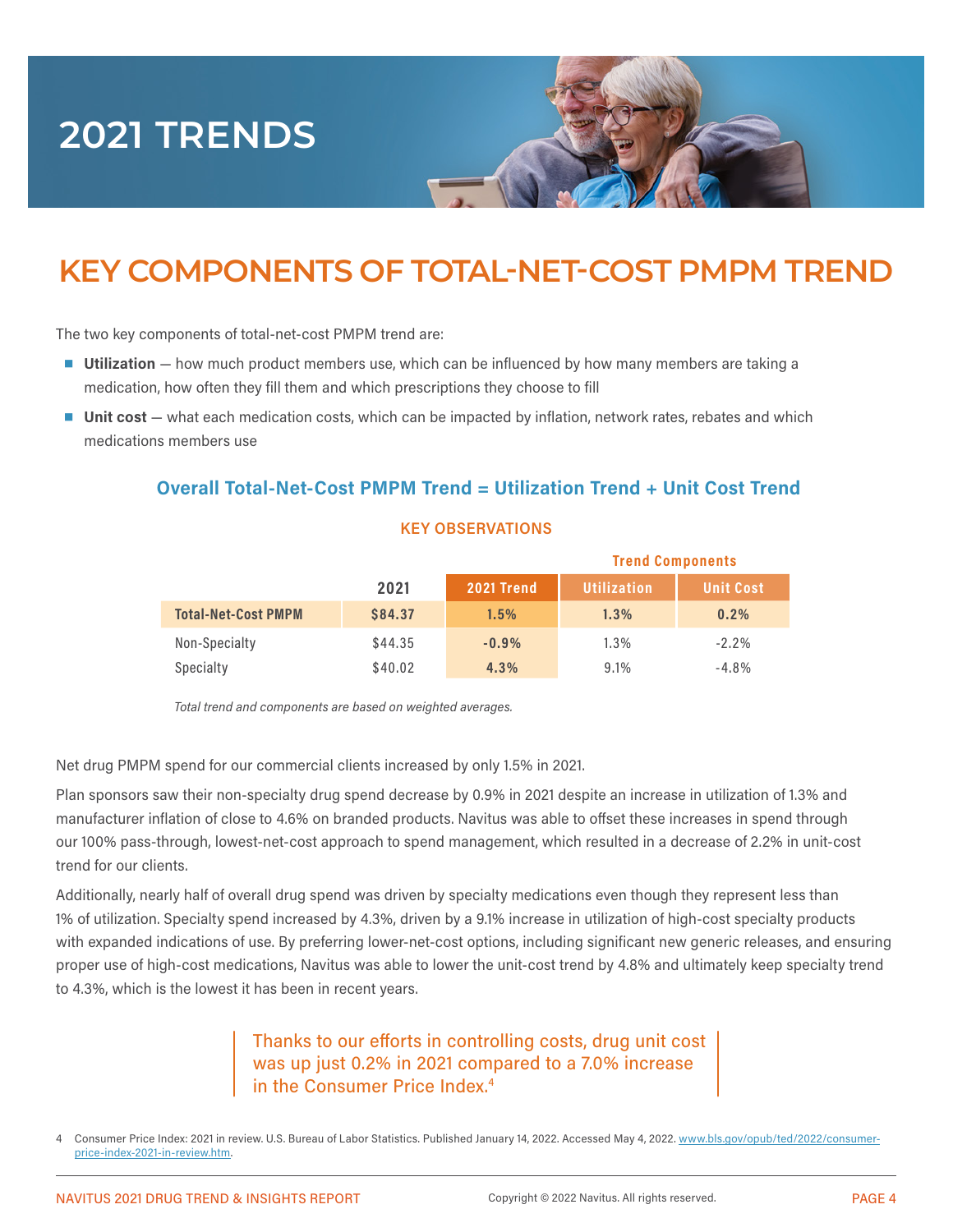#### **What's to Come**

Looking ahead, pharmaceutical manufacturers continue to focus pipeline efforts on specialty medications, including those used to treat rare diseases. Utilization of specialty medications is expected to continue growing, and we project that specialty drug spend will surpass non-specialty drug spend in 2022. Increased use of specialty drugs is being driven by the approval of new drugs and expanded indications. In fact, 4 out of 5 new drug approvals in 2021 were specialty medications.

### **Top 5 Specialty Categories**

While unit cost for the top-five specialty categories was down overall, utilization was up 9.1%, driving overall PMPM cost trend. In fact, just five specialty drug categories accounted for **over half** of total Navitus client specialty spend in 2021.

| <b>Specialty Drug Category</b> | <b>Net Cost</b><br><b>PMPM</b> | <b>Utilization</b><br><b>Trend</b> | <b>Unit Cost</b><br><b>Trend</b> | <b>Overall</b><br><b>Trend</b> |
|--------------------------------|--------------------------------|------------------------------------|----------------------------------|--------------------------------|
| Targeted Immunomodulators      | \$19.25                        | 9.8%                               | $-3.5%$                          | 6.3%                           |
| Oncology Agents                | \$6.15                         | 4.3%                               | 3.5%                             | 7.8%                           |
| Multiple Sclerosis Agents      | \$2,60                         | $-5.3%$                            | $-25.0\%$                        | $-30.3%$                       |
| <b>Respiratory Agents</b>      | \$2.44                         | 7.5%                               | 5.4%                             | 12.9%                          |
| Dermatology Agents             | \$1,48                         | 45.7%                              | $-5.0%$                          | 40.7%                          |
| <b>Total</b>                   | \$40.02                        | 9.1%                               | $-4.8%$                          | 4.3%                           |

 >50% of claims in the multiple sclerosis class are now for generic products, by far the highest in the specialty space.

#### **Specialty Drivers: Key Insights**

A few important insights to note:

■ **Immunomodulators:** Targeted immunomodulators (TIMs) represented almost 25% of overall pharmacy spend for Navitus clients, and are used to treat conditions such as rheumatoid arthritis, plaque psoriasis, psoriatic arthritis, ulcerative colitis and Crohn's disease. Taken on its own, Humira® (adalimumab) would be the no. 2 specialty category (with an \$8.85 PMPM cost). Of note, adalimumab biosimilars are expected in 2023, which may drastically impact costs in this category.

Navitus was able to reduce spend in this class by an impressive 42% for our plan sponsors. Through rebate enhancements and targeted formulary changes such as moving utilization from Cosentyx® (secukinumab) to Taltz® (ixekizumab), we achieved a reduction in unit cost in the TIMs category.

■ **Multiple Sclerosis:** Medication costs in this category significantly decreased over the last year with the release of dimethyl fumarate, a generic version of Tecfidera®. Significant savings were seen in 2021 due to drug price reductions in this category and a high conversion rate of members to the generic product. To further promote use of the low-cost generic option, our formulary management committee elected to exclude Vumerity® (diroximel fumarate), a brand product, because it offered little clinical benefit over generic dimethyl fumarate.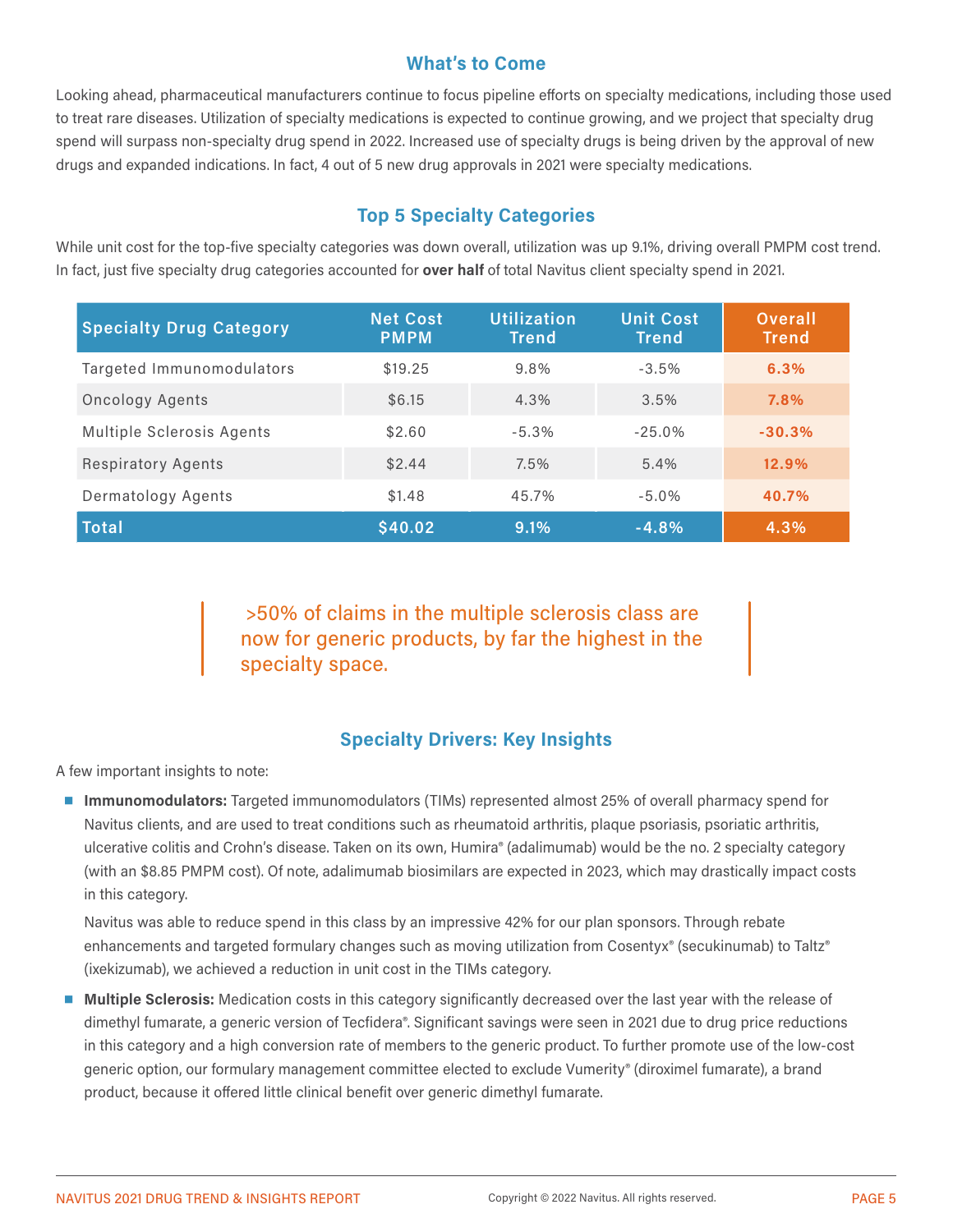- **Cystic Fibrosis:** Advances in the treatment of cystic fibrosis led to increased use of Trikafta® (elexacaftor/tezacaftor/ ivacaftor), which accounted for 75% of spend in this category. With no real competition, this will continue to be a significant driver of cost.
- **Dermatology:** Dupixent<sup>®</sup> (dupilumab) is currently the only medication in this category and is used for a number of indications, including nasal polyps, treatment-resistant asthma and atopic dermatitis. Expanded indications and direct-to-consumer advertising increased demand, resulting in the highest increase in overall PMPM cost of 2021.

#### **Top 5 Non-Specialty Categories**

Five non-specialty categories accounted for an estimated 50% of non-specialty PMPM cost for Navitus clients in 2021.

| <b>Non-Specialty Drug Category</b>            | <b>Net Cost</b><br><b>PMPM</b> | <b>Utilization</b><br><b>Trend</b> | <b>Unit Cost</b><br><b>Trend</b> | <b>Overall</b><br><b>Trend</b> |
|-----------------------------------------------|--------------------------------|------------------------------------|----------------------------------|--------------------------------|
| Diabetic Agents                               | \$11.53                        | 3.2%                               | 2.0%                             | 5.2%                           |
| Antiviral Agents<br>(primarily HIV/Influenza) | \$3,50                         | $-5.2%$                            | $-12.1%$                         | $-17.3%$                       |
| Asthma Agents                                 | \$2.52                         | $-7.2\%$                           | $-1.3%$                          | $-8.5%$                        |
| <b>ADHD Agents</b>                            | \$2.17                         | 9.6%                               | $-9.9%$                          | $-0.3%$                        |
| <b>Blood Thinners</b>                         | \$2.12                         | 4.6%                               | 10.3%                            | 14.9%                          |
| <b>Total</b>                                  | \$44.35                        | 1.3%                               | $-2.2%$                          | $-0.9%$                        |

### **Non-Specialty Drivers: Key Insights**

- **Diabetic Agents:** Insulin is no longer the main driving force in the cost of diabetes care. Thanks to competition and pricing, insulin costs were down more than 10% in 2021. However, newer products for the treatment of type 2 diabetes continued to gain market share. Glucagon-like peptide 1 (GLP-1) receptor agonists (e.g. Ozempic® (semaglutide), Victoza® (liraglutide) and Trulicity® (dulaglutide)) and sodium-glucose cotransporter-2 (SGLT2) inhibitors (e.g. Jardiance® (empagliflozin) and Farxiga® (dapagliflozin)) have seen utilization growth of 30% and 20%, respectively.
- **Antivirals:** Downward trends were seen in this category from both a utilization and a cost perspective. A key factor in decreased utilization was the lack of flu season in early 2021. The driving force from a cost perspective was the introduction of generic Truvada® (emtricitabine/tenofovir disoproxil fumarate) in late 2020 for treatment and prevention of HIV. The resulting cost savings were seen in 2021.
- **Blood Thinners:** Utilization has shifted away from generic warfarin over the last few years to newer branded agents Eliquis® (apixaban) and Xarelto® (rivaroxaban) that present safety and monitoring advantages.

#### **Noteworthy**

- **Migraine:** Growth in utilization and cost in this category was driven by newer branded agents for both the prevention and treatment of migraines.
- **Metformin:** remains the most prescribed medication for the treatment of diabetes. While utilization of metformin is double that of all GLP-1 receptor agonists and SGLT2 inhibitors combined, these newer therapies account for 40 times more cost and are driving the PMPM cost trend in this category.
- **HIV preventive therapy Descovy**<sup>®</sup>: (emtricitabine/tenofovir alafenamide) costs 10 times more than Truvada<sup>®</sup> (emtricitabine/tenofovir disoproxil fumarate). By preferring generic Truvada, plans are able to provide preventive treatment for more members at significantly less cost.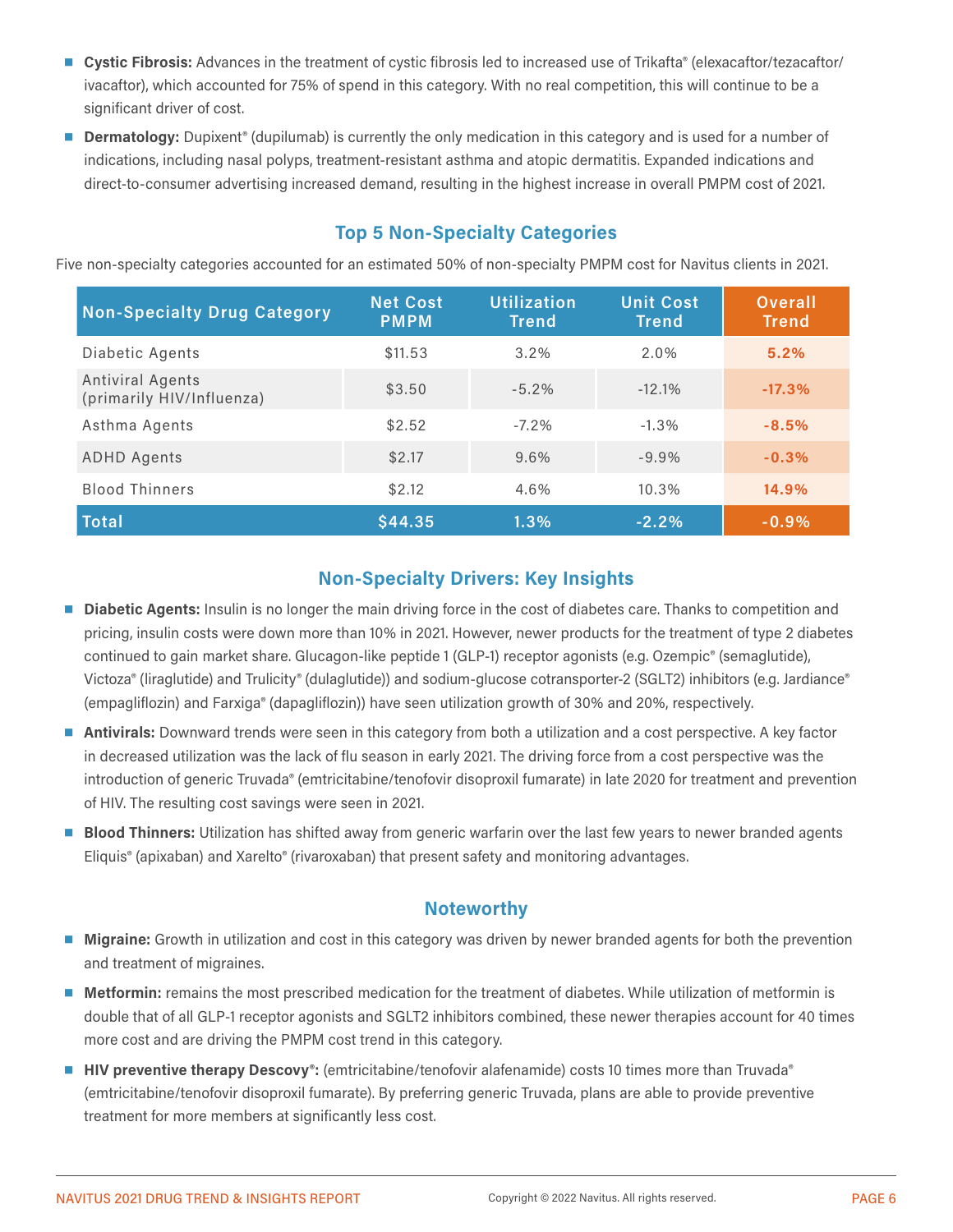# **VALUE DRIVERS AND INNOVATIONS**



## **OUR BUSINESS IS PERSONAL**

Lowering the cost of prescription drugs is essential to ensuring access and affordability. Traditional PBM practices may create unnecessary costs at almost every step of administering the pharmacy benefit. Fundamentally, Navitus does not benefit when drug prices go up, so we are incentivized to act on behalf of, and in the best interest of, our clients and their members.

Navitus continues to present an industry alternative to traditional PBMs. Our fully transparent, pass-through model ensures plan sponsors are billed only for the net cost of medications and that 100% of all discounts and rebates received are passed directly to clients.

We believe that partnering and aligning with our clients enable us to focus on doing the right thing. Our goal is to achieve greater affordability and accessibility for both plan sponsors and health care consumers alike.

#### **Navitus and Costco: Focused on Delivering More Value**

Navitus and Costco share a mission to provide value and deliver the lowest net cost, and both strive for an unmatched reputation of service excellence.

As an example, Navitus found that for the 40 most utilized drugs (including 10 brands and 30 generics), **Costco's retail pharmacy had the lowest cost 80% of the time** (compared with the top six other retail pharmacies). Even in the remaining 20% of cases, Costco's price was within 1-2% of the lowest cost.<sup>5</sup>

Additionally, the Navitus-Costco partnership enables us to offer a **Costco preferred solution** to help plan sponsors deliver more value to their members — providing them access to **Costco pharmacy services** as well as **hearing, optical** and **immunization**. 6

Our pass-through model delivers the lowest cost for medications while **improving clinical outcomes for patients.** Navitus is literally **removing cost from the pharmacy supply chain, not shifting it.** It is the right work to do and aligns with our goal – **first and foremost – to help human beings access the medications** they need.

— Diana Gibson Pace, Chief Growth Officer, Navitus Health Solutions

#### **Lumicera: Specialty Medications With an Eye on Rising Costs**

Plan sponsors want to manage the costs of specialty medications while ensuring members receive the best possible care. Because there wasn't a specialty pharmacy that could deliver on both, Navitus built its own full-service specialty pharmacy: Lumicera Health Services.

One way Lumicera is successfully bending the cost curve is by discovering efficiencies and reducing markup on specialty drugs. Thanks to its cost-plus pricing model, Lumicera's patient management fee (PMF) and shipping costs as a percentage of total costs have, as a whole, declined every year for the past three years.

### **Medical Pharmacy Solutions**

Specialty medications that are administered by a provider, typically via injection or infusion, are usually covered under the medical benefit rather than the pharmacy benefit. What's often not discussed is that medications processed under the medical benefit can cost significantly more than those processed under the pharmacy benefit thanks to variable reimbursement methodologies that allow the potential for inflated costs. Navitus has observed plan sponsors paying far in excess of the average wholesale price (AWP).

5 Navitus internal data.

Where appropriate to benefit plan design.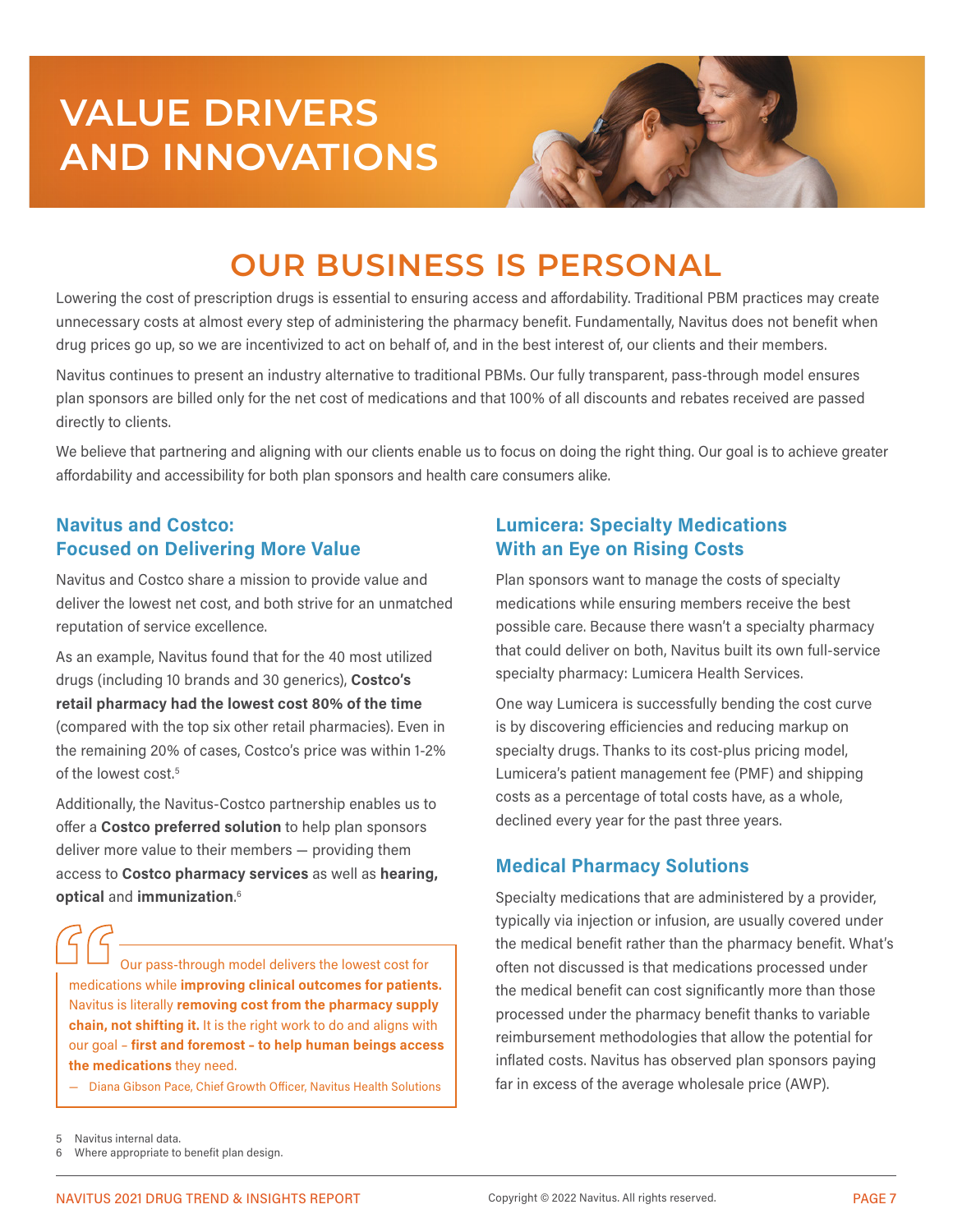Our lowest-net-cost approach to utilization management is proven and can be applied to all specialty spend — including medical specialty. Navitus can help plan sponsors control their overall specialty spend, improve care and reduce costs.

**Our robust Medical Pharmacy Solutions include several key tools to better manage plan spend, helping clients achieve savings of approximately 30% to 50%.**

Moving from the medical benefit to the pharmacy benefit for specialty medications can lead to big cost savings. In fact, one Navitus client saved \$1 million by moving just one member from medical to pharmacy for specialty medications.

#### **Copay Assistance: Helping Members Afford Their Medications**

Over the last five years, the cost of brand-name medications (both specialty and non-specialty) continued to increase. They now account for 87% of plan medication costs but only 15% of their prescriptions.<sup>7</sup> Copay assistance programs can help offset these price increases for members. However, navigating these programs can be complicated.

As part of Navitus' lowest-net-cost philosophy, we have developed plan design solutions to help both plan sponsors and members maximize their benefit.

#### **Improving Member Experience**

Members face challenges along their **health care journey** that can lead to disruption and poor health outcomes. That's why Navitus is committed to delivering an exceptional experience to build member trust and help them successfully **navigate the challenges on their path** to better health.

Navitus supports members by:

**Reducing member disruption** by identifying where disconnects happen and developing solutions to deliver the right support at the right time with personalized programs that help members achieve their health goals.

**Providing personalized support for chronic conditions** with digital health solutions that reduce gaps in care for at-risk or non-adherent members.

**Meeting members where they are,** on demand and on their platform(s) of choice. This includes phone, email and text<sup>8</sup>, as well as the Navitus mobile app, member website and 24/7 customer care.

### **Improving Chronic Conditions With Population Health Strategies**

To effectively improve health outcomes and manage costs, both plan sponsors and members need solutions that specifically address their most common concerns with ongoing support and management.

Navitus offers several solutions, including:

**Pharmacoadherence:** Identifies opportunities for medication adherence and provides education and information to encourage it.

#### In 2021, 44% of members improved their maintenance medication adherence post intervention.

**Diabetes Care Optimization:** Supports members with type 2 diabetes to improve health outcomes and lower costs through case management and member assistance.

**Digital Therapeutics:** Offers a digital experience to engage members with personalized, real-time feedback and education.

**Opioid Management:** Offers a comprehensive suite of solutions to promote effective pain management while encouraging appropriate utilization.

<sup>7</sup> Based on analysis of Navitus internal data.

<sup>8</sup> Availability varies by program, client, and compliance and regulatory requirements.